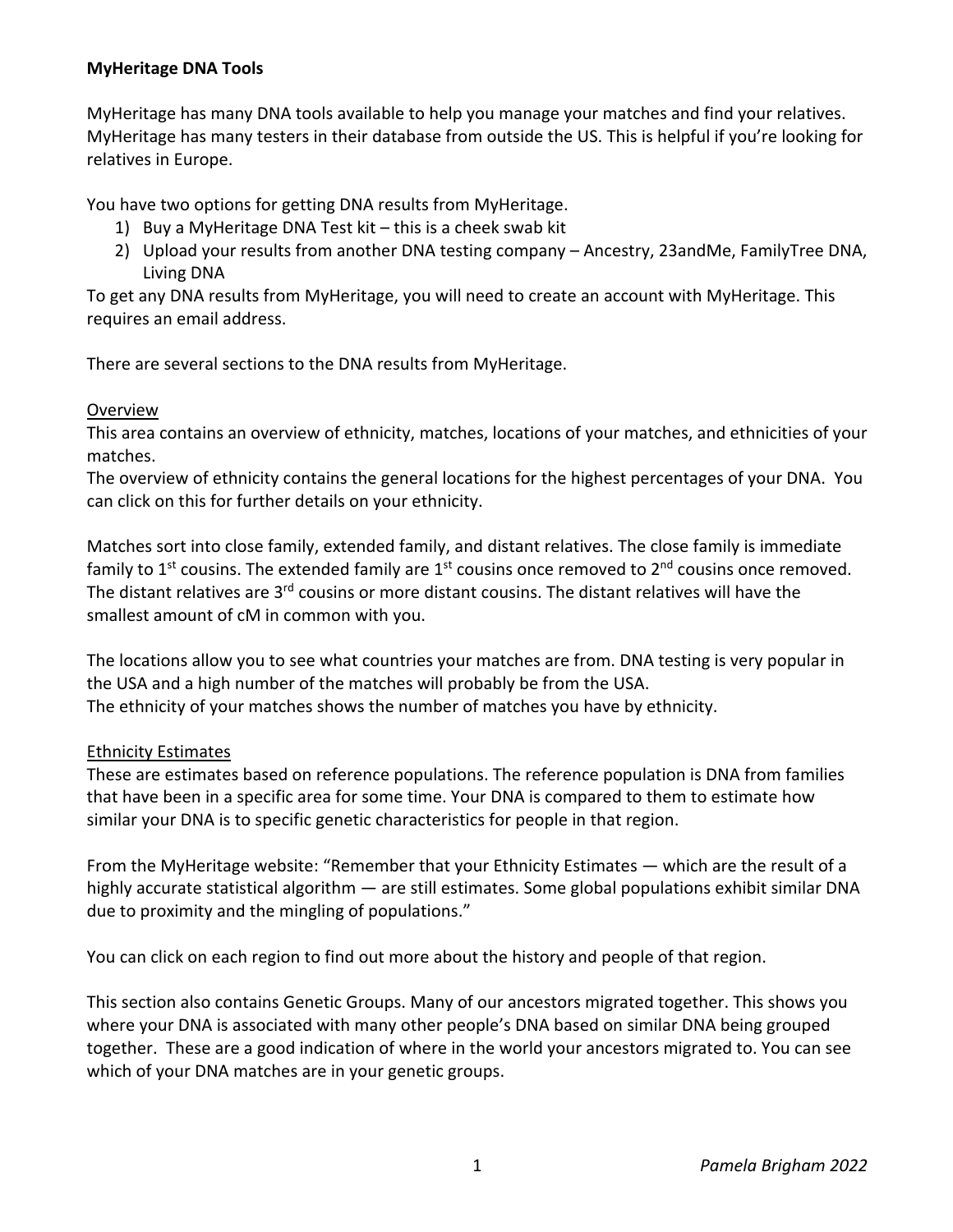Genetic groups has a confidence level setting. You can adjust this high, medium, or low. This is how confident the algorithm is that you are truly a part of these groups. Start with high and then expand out as you'd like.

Adjust the timing of the genetic group by sliding the slider bar at the bottom of the image to the left or right. As you scroll down on the left you'll see common locations an surnames that may be helpful in your research.

## Matches

This gets into the fun stuff. It's great to see how much you're related to people you may know, and you can connect with people you don't know who may help with those brick walls. This section starts with an overall list of your DNA matches.

You can determine which matches you see in a couple of ways:

- Filter: Labels, Tree Details, Relationships, Locations, Ethnicities, Genetic Groups
- Sort: shared DNA, shared segments, largest segments, full name, most recent

Use these to make it easier to track/view your matches.

You can also search for a specific match. Also, you can download all of your matches and/or download all the shared segments of your matches.

You can next review a match. This gives you a lot of information about how you and that match compare to each other. This does depend on how much information that match has on MyHeritage.

When looking at the possible relationship, make sure to click on the ? for help with a chart of who the most recent common ancestor might be. This can be useful when providing surnames to your matches to try to determine how you are related.

If a match has a large, well sourced, family tree, then it's more likely that you'll get additional information per match. This information can be useful in determining how you are related to a match. It also allows the system to try and determine how you are related to a match creating a "Theory of Family Relativity".

You can use the label feature to group matches together to make it easier to keep track of matches you have already reviewed. You can add notes to matches as well to identify how you are related.

In the chromosome browser section of your matches, you can use the advanced options to download information on your shared segments. This information can be mapped with others using the MyHeritage Chromosome browser or third-party tools like DNA Painter.

### DNA Tools

This section includes 3 tools for evaluating your DNA: the chromosome browser, AutoClusters, and Ethnicity Maps.

### **Chromosome Browser**

In the Chromosome Browser you can compare what DNA you have in common with your matches and what DNA your matches have in common with each other.